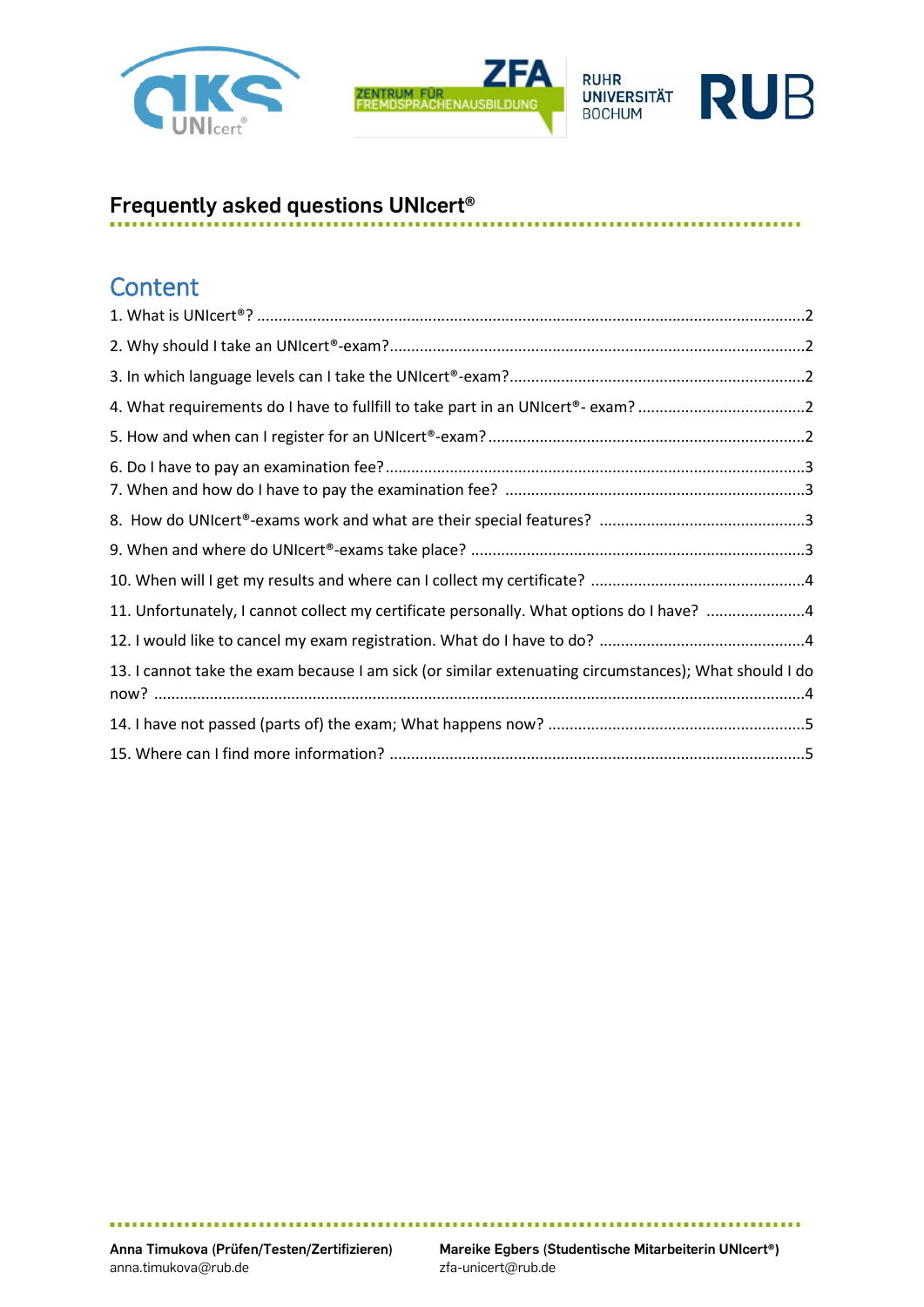



## 1. What is UNIcert®?

UNIcert® is a cross-university certification system supported by the AKS (Arbeitskreis für Sprachen). With the UNIcert<sup>®</sup>-training programm you can gain foreign language competencies for university and professional purposes. The certficate bestows differentiated performance levels in the areas of reading comprehension, listening, writing, as well as verbal expression. UNIcert®-certificates are nationally recognized and, due to orientation on the Common European Framework (CEFR) comparable throughout Europe.

ATTENTION: The certificates are not recognized in every country without restrictions. If necessary, please find out whether the certificate will be recognized by your target institution in the case of a stay abroad.

If you would like to get further information on UNIcert<sup>®</sup> in general, please visit [www.unicert-online.org](http://www.unicert-online.org/)

## 2. Why should I take an UNIcert®-exam?

With an UNIcert®-certificate you receive a meaningful, nationally recognized language certificate for your next application, the Master´s degree application or a change of study subject or location. The UNIcert®-levels are oriented on the Common European Framework. They provide detailed and multilingual (German, English, target language) information on your university-specific language skills, making UNIcert® certificates comparable throughout Europe.

#### 3. In which language levels can I take the UNIcert®-exam?

In general UNIcert®-exams can be taken in the levels UNIcert® Basis (A2), UNIcert® I (B1), UNIcert<sup>®</sup> II (B2) und UNIcert<sup>®</sup> III (C1). Which levels are offered for which languages can vary according to the courses offered each semester. The current UNIcert®-courses are marked accordingly on eCampus.

# 4. Which requirements do I have to fullfill to take an UNIcert®- exam?

To take an UNIcert®-exam, you have to complete a course in the appropriate language level. Regular participation (at least 75% attendance) is extremly important, because the certificate bestows not only the competencies tested at the end of the course, but also the foreign language training you have undergone.

#### 5. How and when can I register for UNIcert®?

For the UNIcert®-exam you have to register online on our registration page within the advertised registration period. The registration usually begins about one month before the lecture period ends.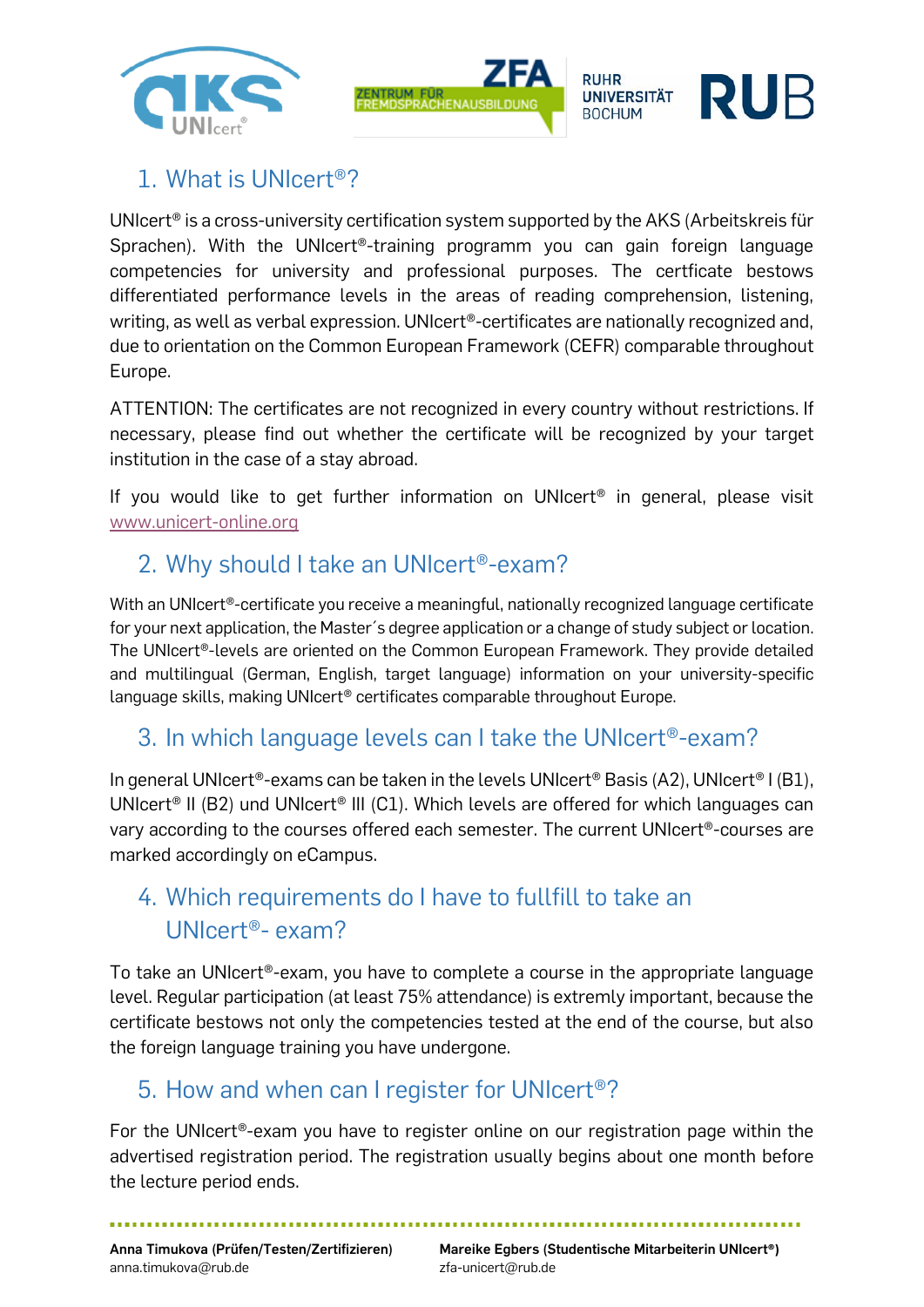



If you have questions concerning registration or if you are unsure if an UNIcert® certfificate is right for you, please do not hesitate to make use of our consulting appointments. You can find the consultation dates and details regarding the exact time frame on our homepage or from your lecturer.

#### 6. Do I have to pay an examination fee?

Yes, the ZFA charges a fee of 29€ for the UNIcert®-exam. A reduced fee of 14€ is charged for repeat examinations.

### 7. When and how do I have to pay the examination fee?

At the end of the registration period you will receive an invoice by e-mail. The fee must then be transferred within 14 days after the invoice has been sent.

# 8. How do UNIcert®-exams work and what are their special features?

The exam consists of a written exam which you have to take at the end of the semester and which includes the parts listening comprehension, reading comprehension, writing and, if necessary, language structures (grammar). In most of the language levels, the UNIcert®-exam corresponds with the regular course completion exam so that there is no additional expenditure. In addition, you will make an appointment with your lecturer for an oral examination. These are usually done in groups of two.

In contrast to the normal case, your exam will be corrected by two lecturers and the oral examination will also be held by two examiners.

Furthermore, it is necessary to achieve at least 60% in every part of the exam (reading comprehension, listening comprehension, written production, oral communication and, if necessary, language structures) to pass. If you do not pass an examination part, you can repeat it in the following semester.

Please note that the UNIcert®-exams of the language level III are organised separately. You can obtain detailed information from your lecturer or by e-mail  $(zfa-unicert@rub.de)$ .

## 9. When and where do UNIcert®-exams take place?

You will take the exam on the same date as the regular final exam. You can find information about the dates and rooms in the overview of the exam dates on the ZFA website or on eCampus. If you have any questions about the date of the written examination or the arrangement of the date for the oral examination, please contact your lecturer.

Please note that UNIcert®-exams for the language level III are organised separately. You can obtain detailed information from your lecturer or by e-mail [\(zfa-unicert@rub.de\)](mailto:zfa-unicert@rub.de).

anna.timukova@rub.de zfa-unicert@rub.de

**Anna Timukova (Prüfen/Testen/Zertifizieren) Mareike Egbers (Studentische Mitarbeiterin UNIcert®)**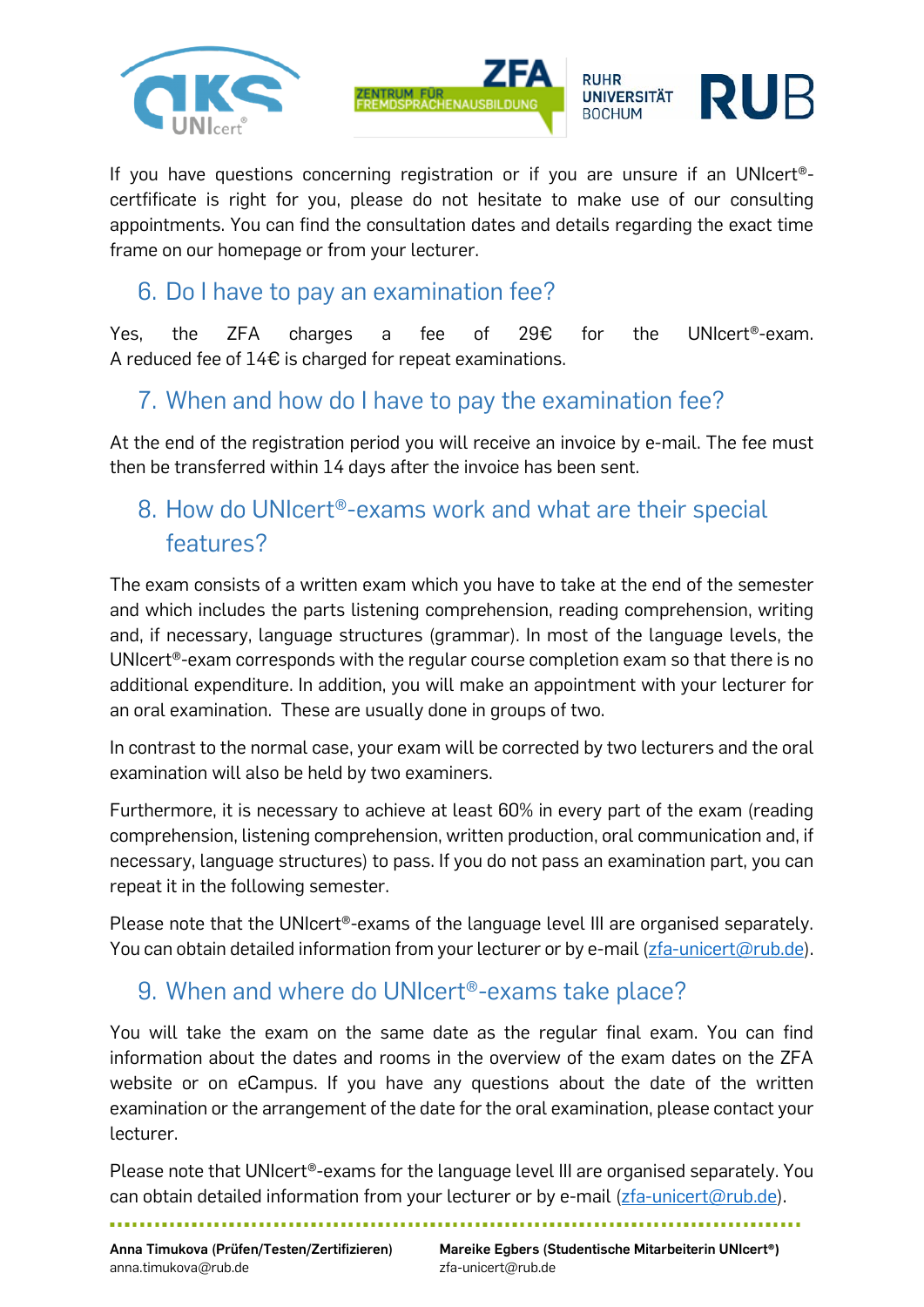

# 10. When will I get my results and where can I collect my certificate?

As soon as your certificate is ready, you will be informed by e-mail. Usually, the certificates are ready to be picked up one or two months after the exam. You can collect your certificate in the office of the ZFA (SH2/207). Should you require your certificate to a certain date for an application or stay abroad, please contact  $zfa\text{-unicert}(\omega rub.de.)$ 

Please keep in mind that UNIcert<sup>®</sup> grades are calculated differently than the grades in eCampus, so there may be slight deviations in the UNIcert® grade.

# 11. Unfortunately, I cannot collect my certificate personally. What options do I have?

If you cannot collect your certificate due to personal reasons (e.g. stay abroad, moving), we will send it to you by post or you can authorize another person to collect it. In this case, the person needs a letter of authorization signed by you on which the person is named. In addition, the authorised representative must be able to identify himself/herself when he/she picks up your certificate.

# 12. I would like to cancel my exam registration. What do I have to do?

If you wish to withdraw your UNIcert®-exam registration, do so by contacting zfaunicert@rub.de. It is not possible or valid to cancel your registration with your lecturer.

If you cancel after your invoice has been sent, we will refund the fee. Withdrawal is only possible before the first part of the examination (written or oral examination).

# 13. I cannot take the exam because I am ill (or similar extenuating circumstances); What should I do now?

If you are unable to take the exam due to illness, please report sick to the office of the  $ZFA$  ( $zfa@rub.de$ ) and submit a doctor's note. You can then repeat the exam in the following semester. Examination parts passed up to this point will automatically be credited.

In the event of non-attendance without prior notice, your participation automatially expires.